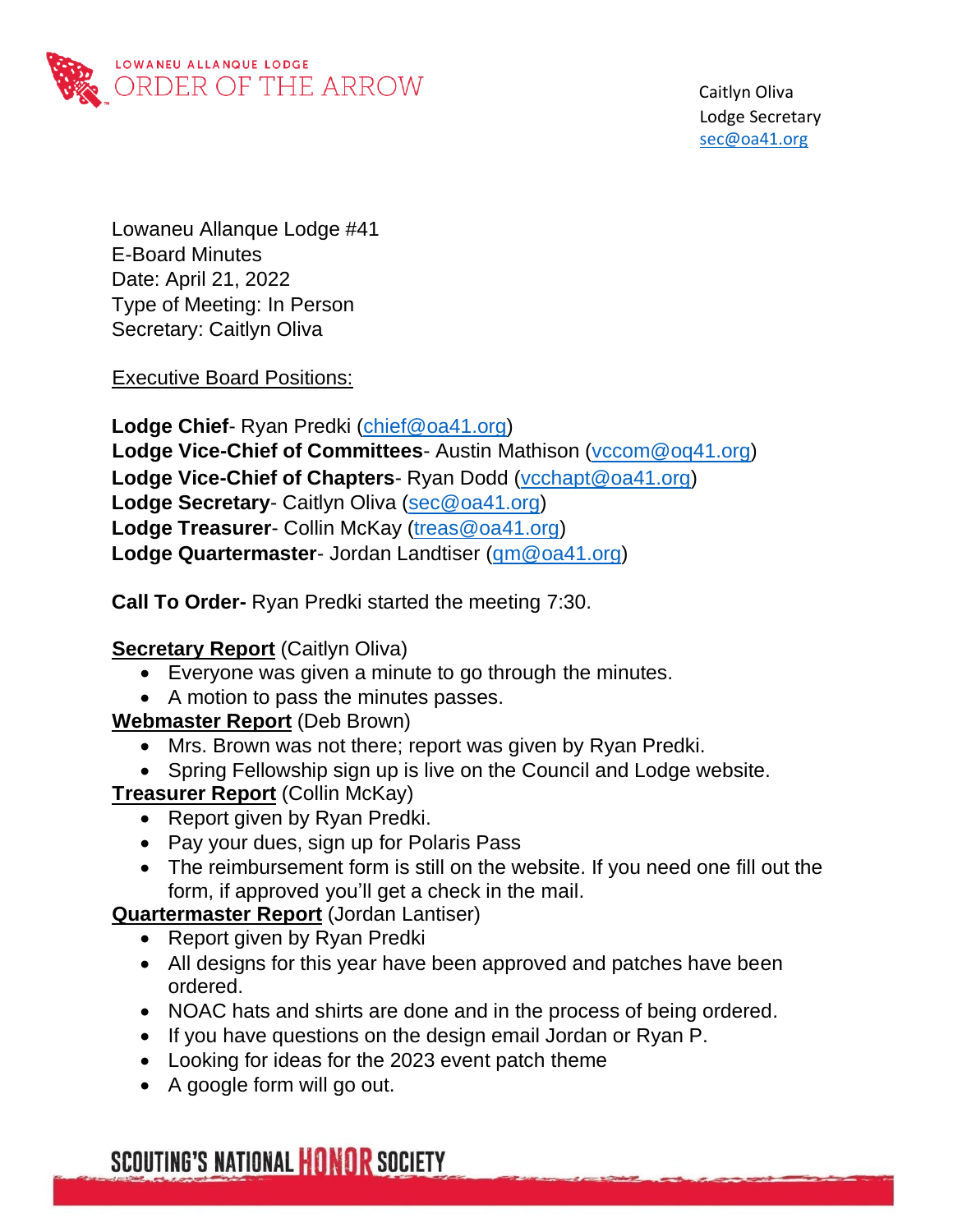

### **Chapter Reports** (Ryan Dodd)

- Chapters were very busy this month.
- Lucas Wilson was elected as the Potawatomi Chapter Chief
	- a. Chippewa
		- 1. Report given by Tim Treacy
		- 2. The April hike was cancelled because 3 people showed us, as was the April Chapter meeting.
		- 3. An email was sent out with all information that would've been covered in the email.
		- 4. Any questions on Chippewa activities? Email Tim Treacy.
		- 5. 2 elections are left, election reports are due May  $8<sup>th</sup>$ .
		- 6. May camporee is May 20-22, looking for volunteers, Patrick Herr is in charge of OA planning
		- 7. Talked about making a totem for chapter events
		- 8. Next meeting will be May  $12<sup>th</sup>$  at 7:30 at First Presbyterian Church in Wheaton
		- b. Ottawa
			- 1. Report given by Ryan Predki
			- 2. Last meeting was held on the district roundtable
			- 3. Pizza was served
			- 4. Talked about designing a chapter lodge flap
			- 5. Attendance was low
			- 6. A hike is planned for next month
			- 7. Next meeting will be on March  $2<sup>nd</sup>$  at the Baker Community Center in St. Charles at 7pm.
		- c. Potawatomi
			- 1. Report given by Lucas Wilson
			- 2. Last meeting was April  $17<sup>th</sup>$  where 4 youth and 2 adults attended.
			- 3. Talked about Spring Camporee planning
			- 4. They will be doing a callout, opening and closing flags, and a service project.
			- 5. Next meeting will be May  $12<sup>th</sup>$  at English Congregational Church in Big Rock at 7:30

**Committee Reports** (Austin Mathison)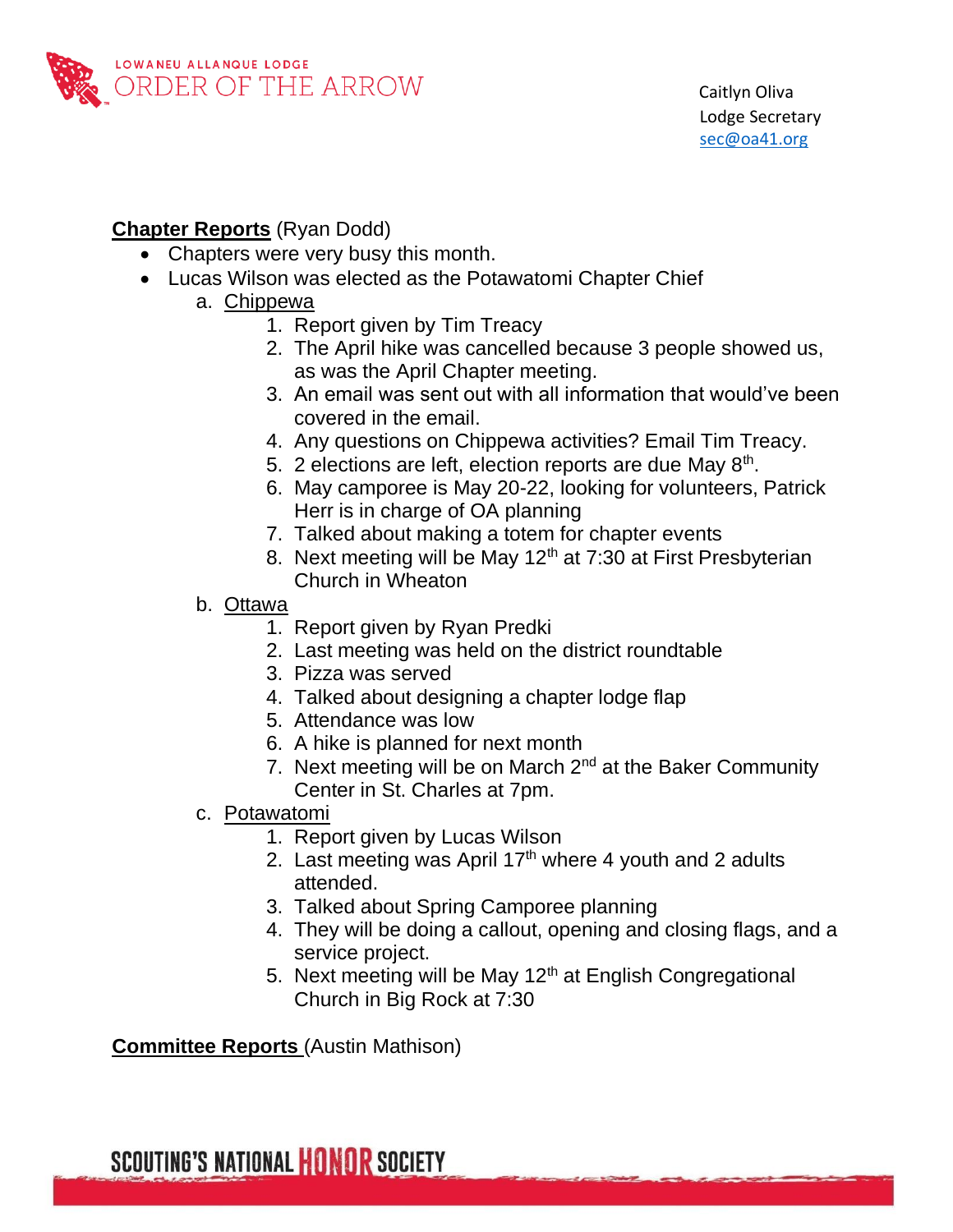

- American Indian Affairs- (Michael Halter**)**
	- o Report given by Michael
	- o Looked at the changes to the Ordeal Ceremony, the changes are minimal. Will use the updated ceremony in 2023
	- o Call out ceremony is available. Chapter Chiefs got a digital copy, reach out to them if you want a copy.
	- o Broken Arrows will be performed at Spring Fellowship and there will be one ceremony team.
	- $\circ$  If you need a Broken Arrow ceremony throughout the year reach out to Michael or Austin
	- o Broken Arrow will also be offered at Fall Fellowship if there is interest.
- Activities (Neave McConnell)
	- o Report given by Austin
	- o Working on Spring Fellowship activities.
- Awards- (Mr. Roger Johnson)
	- o Nothing to report
- Brotherhood- (Jacob Wilson)
	- o Report given by Jacob
	- o Fall Brotherhood Bash is being planned
- Elangomat- (Tad Pierski)
	- o Report given by Austin
	- o Currently looking for Elangomats for Spring Fellowship
	- o If you would like to volunteer reach out to Tad or Austin.
	- $\circ$  There is a question on the Spring Fellowship registration if you would like to be one and an email will be going out shortly.
- Grounds- (Luke Matasek)
	- o Report given by Austin
	- $\circ$  Grounds is fully prepared to hit the ground running at Spring Fellowship
- Inductions- (Lucas Wilson)
	- o Report given by Lucas
	- o Hit our goal of 75% of elections- 77% completed.
	- o If interested in helping with inductions at Spring Fellowship reach out to Lucas
- Service- (Eddie Ouimet)
	- o Report given by Austin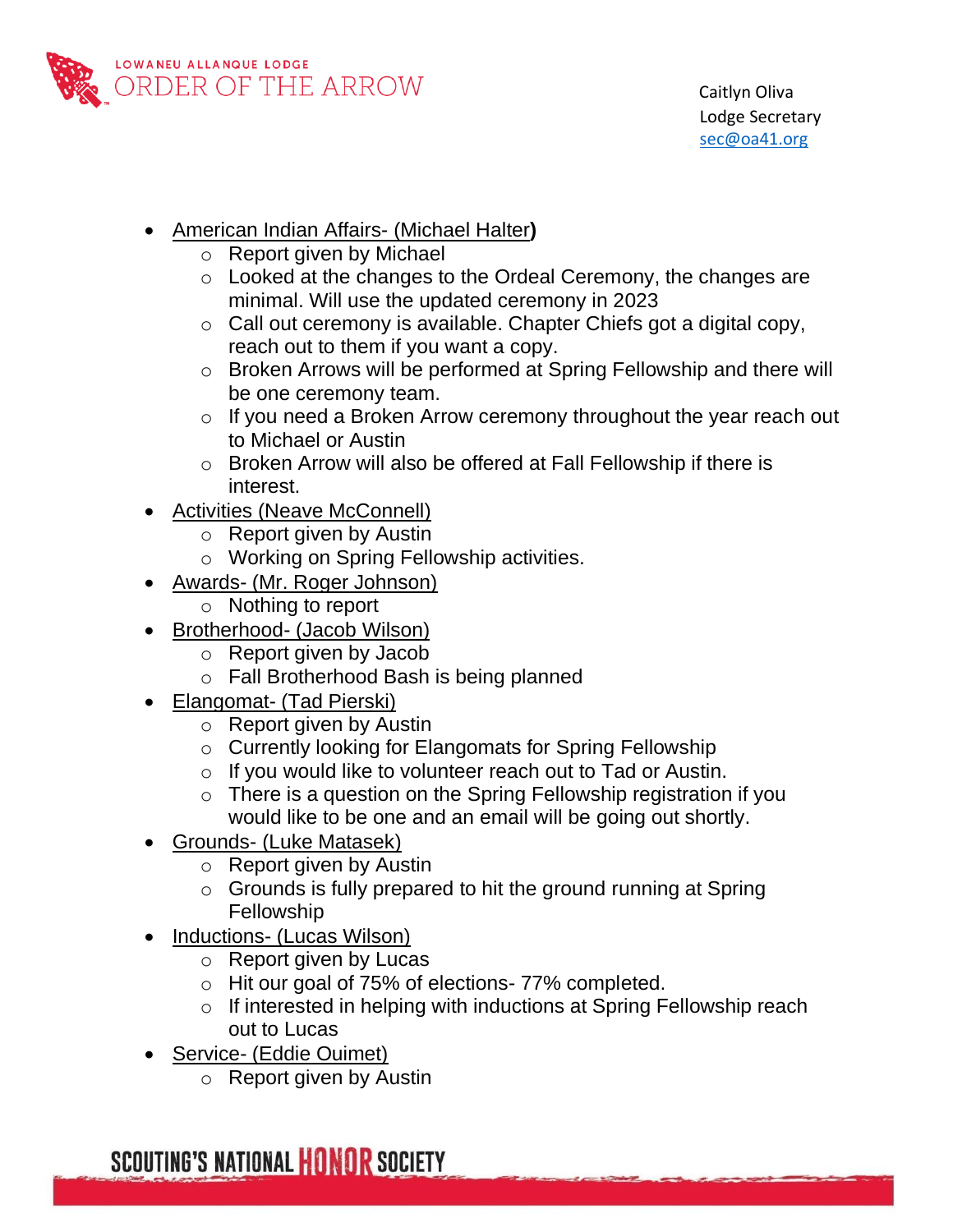

- o In contact with Mr. Case organizing Spring Fellowship service.
- o In talks with Elangomat and Inductions chairs to plan for event.
- Vigil- (Nico Lamb and Colin Cain)
	- o Report given by Austin
	- $\circ$  Vigil nomination forms are out on the website
	- o Adults need to be turn in before the May E-Board, youth can be nominated up until the day of.
	- o Dues must be current for the nominee.
- A 10 minute Committee breakout session was held.

## **New Business**

- NOAC
	- $\circ$  July 25<sup>th</sup>-30<sup>th</sup> at the University of Tennessee in Knoxville
	- o Last call to register passed and a meeting will be held on April 26<sup>th</sup> at 7pm for those registered.
	- o An email was sent out on how to sign up for trainings. Everyone needs to take 3.
	- o The patch set is complete and a google form will be sent out to see if people want extras.
	- o Mr. Wilson is going down early to do whitewater rafting if anyone is interested
	- o We will have a topic booth on Brotherhood Bash at NOAC
- Elections
	- Nothing new to report
	- **Elections are done April 30th**
- Section Conclave
	- o April 22<sup>nd</sup>-24<sup>th</sup> at Indian Mound Scout Reservation in Oconomowoc, Wisconsin
	- o Registration is closed.
	- o Rain on Friday and Saturday
	- o Activities include a SWAT team, flashbang demonstration, helicopter and car smash
	- o A food drive will be held on Friday night when the lodges arrive.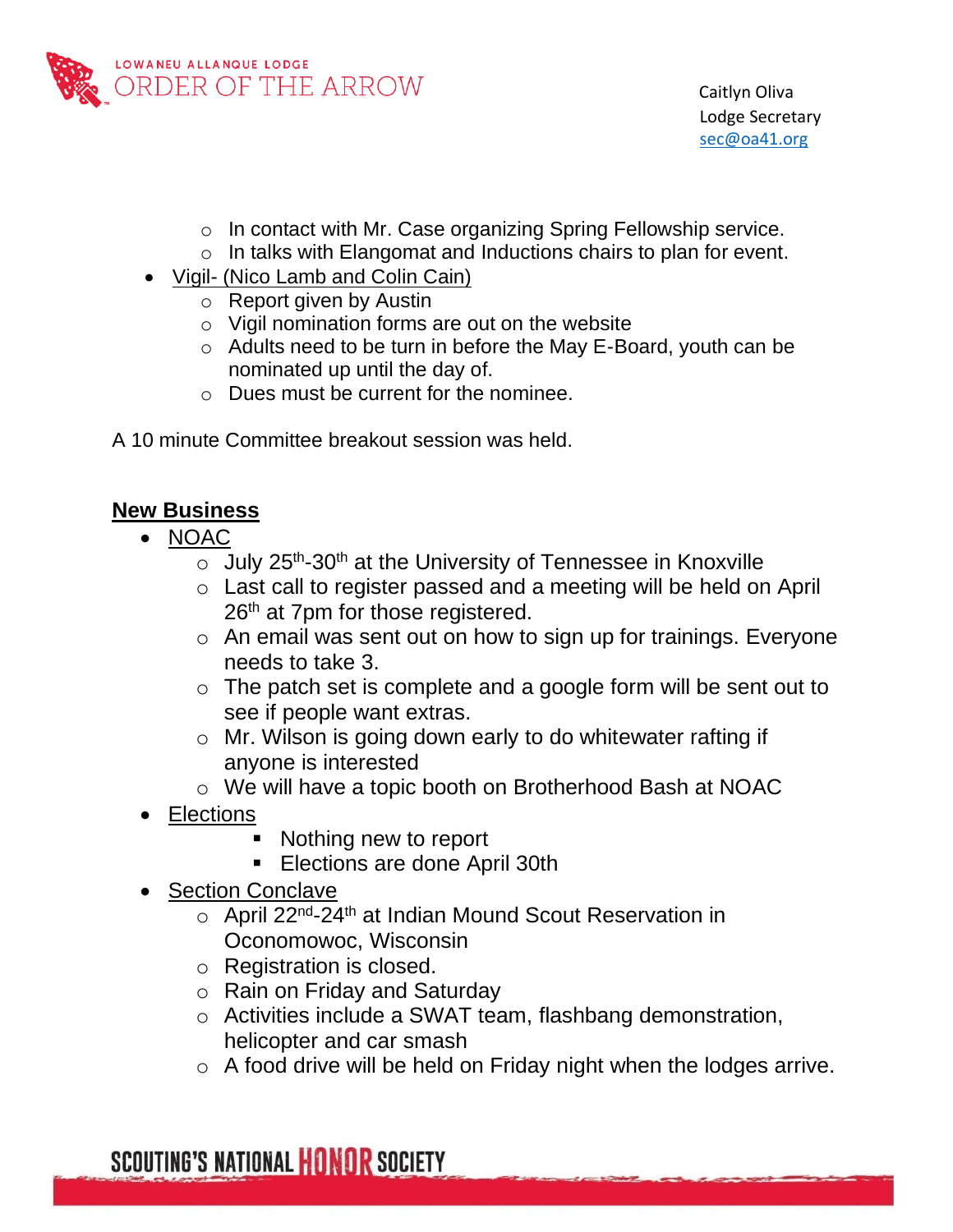

- NLS
	- $\circ$  May 20<sup>th</sup>-22<sup>nd</sup> in Iowa
	- $\circ$  Tim Treacy is going
	- o Sign up on NOAERS system
- Spring Fellowship
	- o Fellowship will be June 3rd-5th
	- o No meeting this month, check next month
- Friends of Scouting Donation
	- o Council wants \$6000
	- o After some discussion a vote was called and the motion to approve passed
- **Embroidered Bean Bags** 
	- o Cost is \$100 for each set (8 bags 2 boards)
	- o Motion to pass was approved
- Unit Leader Banquet
	- o Jordan is working on a script/ program for unit elections and general OA practices.
	- o Working with units and asking questions
	- o Looking to reach more units.
- LLD
	- o Nothing new to report
	- o Still looking for someone to plan it
	- o National has a sign up and when lodge information is entered, they suggest trainings.
- May Event
	- o Go to Camporees
- Other
	- o None

# **Old Business**

- Other
	- o None